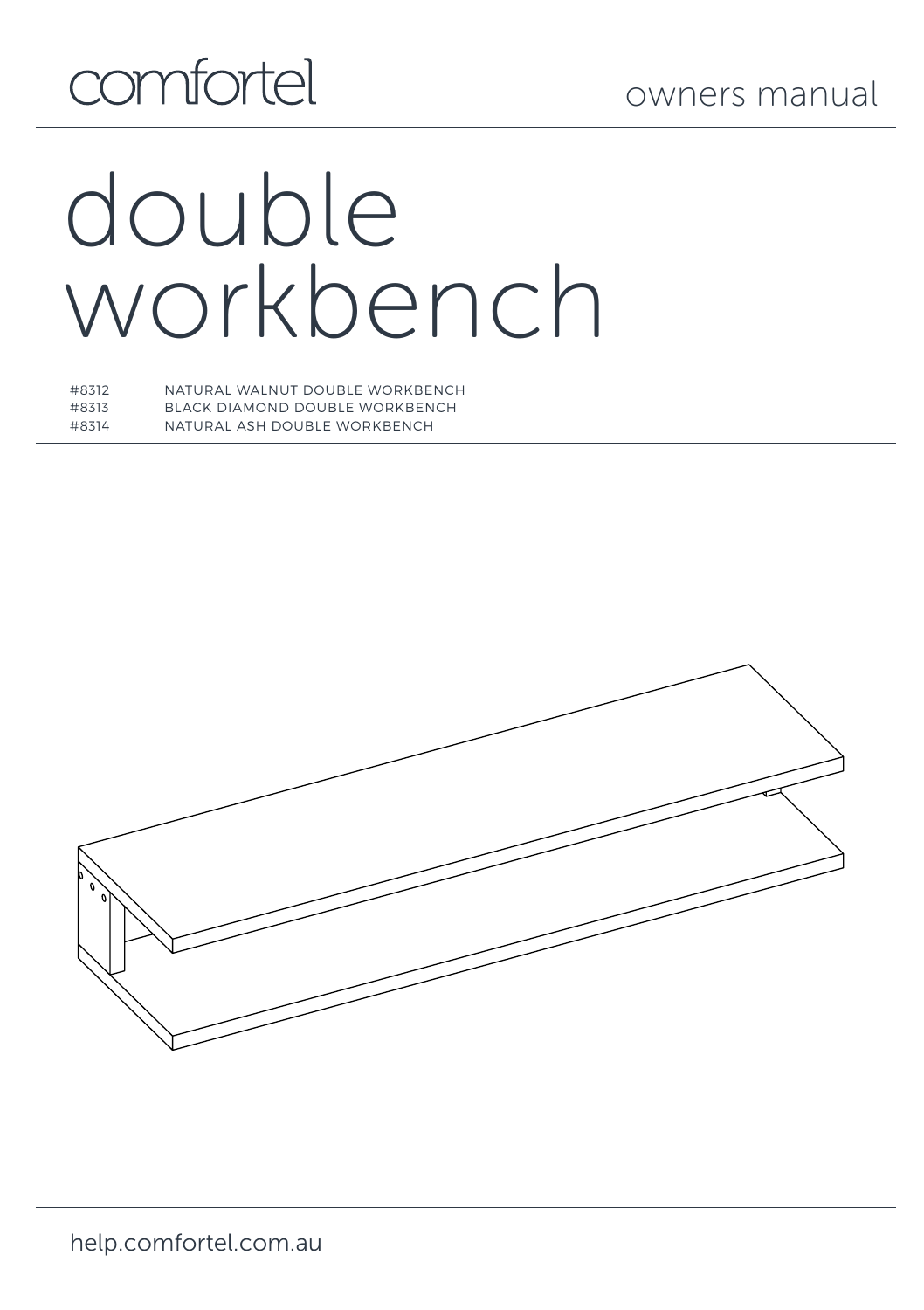#### GENERAL SAFETY

- 1. Read carefully and keep these instructions in a safe place.
- 2. Use this product only for its intended function and do not use attachments not recommended by the manufacturer.
- 3. Do not use outdoors.

#### WEIGHT: 4kg / 8.8Ilbs

PLEASE USE CORRECT FIXTURES FOR MOUNTING BASED ON WALL TYPE. NO RESPONSIBILITY<br>IS ACCEPTED FOR ANY DAMAGE OR INJURY CAUSED BY INCORRECT MOUNTING.

#### GET STARTED

4

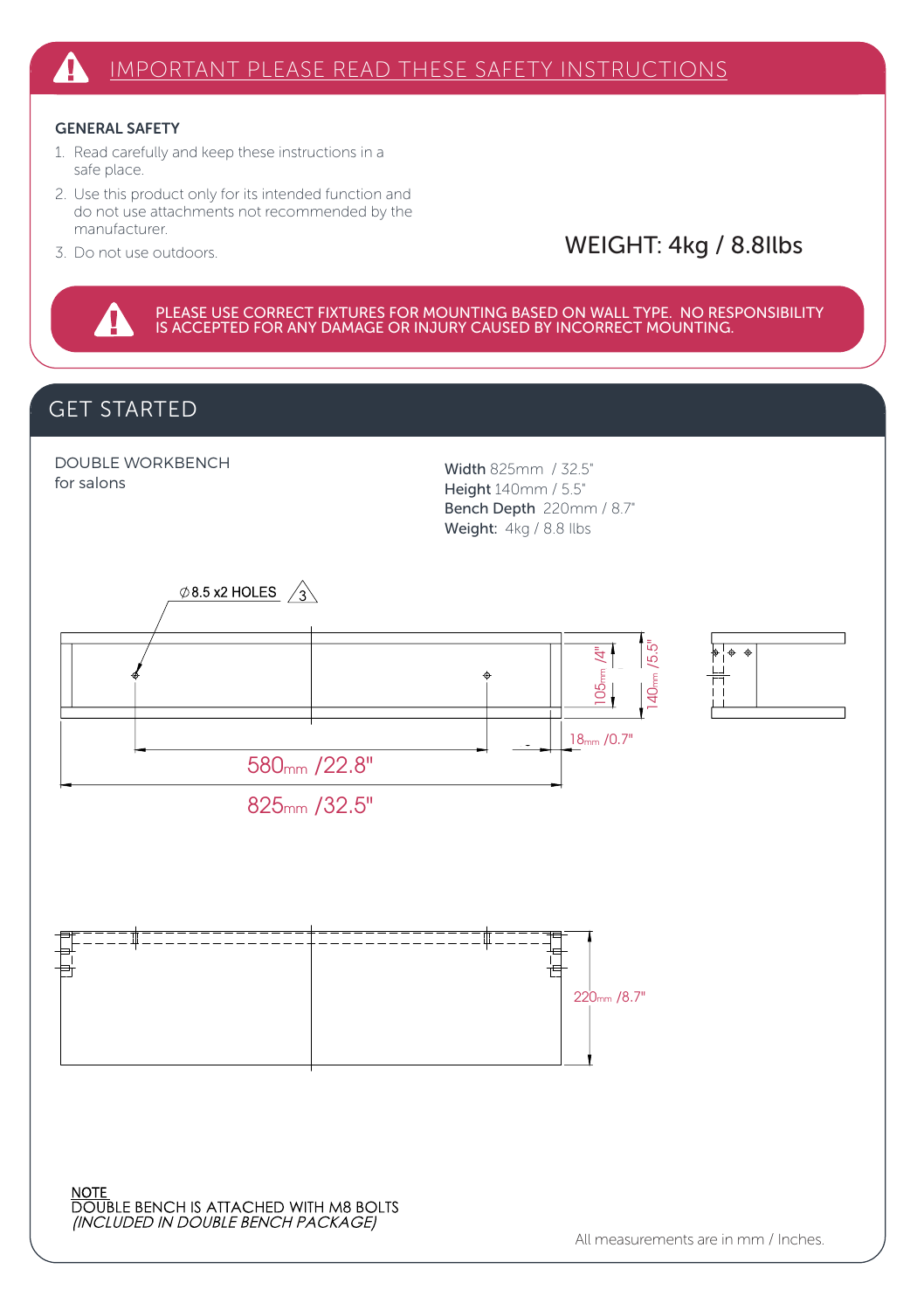#### INSTALLATION: WALL MOUNTING



#### All measurements are in mm / Inches.

#### BEFORE INSTALLING YOU SHOULD CONSIDER THE FOLLOWING:

Allow for the necessary room around the unit for free movement. When installing,position bench so it is 800mm - 860mm (31.5 - 33.8") from the floor. This is the recommended bench height. WALL FIXINGS NOT SUPPLIED

#### MOUNTING TO WALL

- 1. Position frame as pictured
- 2. Using fixings (Not supplied), secure frame to wall

## IMPORTANT

PLEASE REFER TO WEIGHT WHEN INSTALLING TO DETERMINE BEST PRACTICE MOUNTING.

PLEASE USE CORRECT FIXTURES FOR MOUNTING BASED ON WALL TYPE. NO RESPONISBILITY<br>IS ACCEPTED FOR ANY DAMAGE OR INJURY CAUSED BY INCORRECT MOUNTING.

### CLEANING

#### GENERAL CLEANING

- · We recommend the use of soapy water or approved cleaners.
- · This product should not be cleaned with abrasive materials.
- · Damage caused by any improper treatment is not covered by the product warranty.

#### MAINTENANCE

A periodic inspection of all components and fasteners should be made to ensure that your Comfortel product is structurally intact and functioning properly.

Damaged and broken parts should be replaced and loose fasteners tightened. All maintenance to be carried out by a suitably qualified tradesperson.